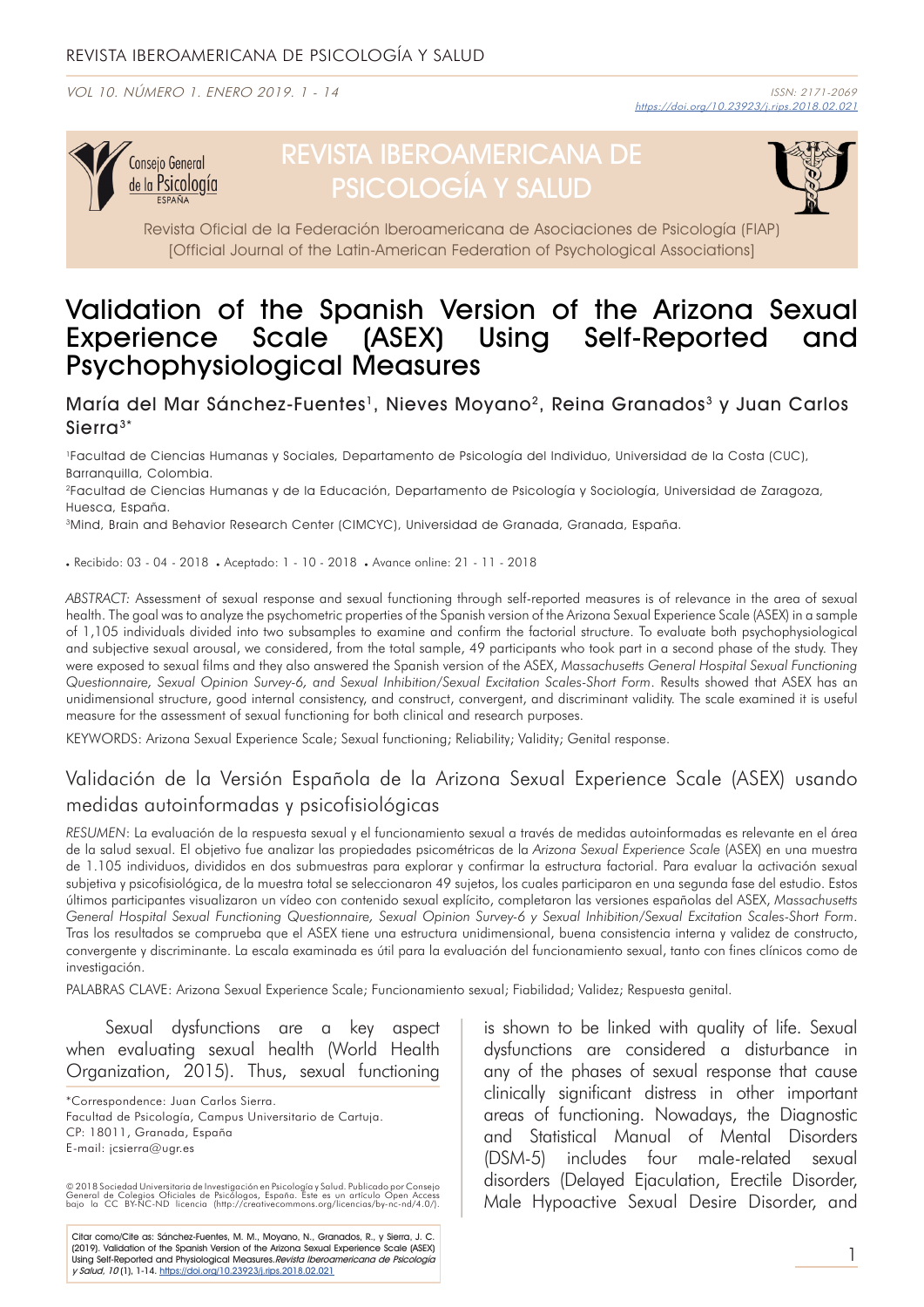Premature Ejaculation), three female-related sexual disorders (Female Orgasmic Disorder, Female Sexual Interest/Arousal Disorder and Genito-Pelvic Pain/Penetration Disorder) and one disorder for both sexes (Psychiatric Substance/ Medication-Induced Sexual Dysfunction) (American Psychiatric Association, 2013). Sexual dysfunctions are prevalent. Around 30% of men and 40% of women report at least one sexual dysfunction (Laumann, Paik, & Rosen, 1999; Palacios, Castaño, & Grazziotin, 2009). In Spain, the prevalence is also high, ranging from 32 to 39 percent of men and from 45 to 58 percent of women (Sierra, Vallejo-Medina, Santos-Iglesias, & Lameiras-Fernández, 2012).

A fast procedure to identify sexual function impairments is the use of brief self-reported measures, such as the Arizona Sexual Experience Scale (ASEX; McGahuey et al., 2000). The ASEX is composed of five items that assesses sexual functioning on five areas: sexual interest, sexual arousal, erection (for men), vaginal lubrication (for women), ability to reach orgasm, and satisfaction with orgasm. The answer choices are on a 6-point Likert (1 = *hyperfunction* to 6 = *hypofunction*), with higher scores indicating poorer sexual functioning. This measure has shown adequate reliability, both internal consistency with Cronbach's alpha values equal to .90, and test-retest reliability in psychiatric patients  $(r = .80, p < .01)$  and in non-clinical individuals (*r* = .89, *p* < .01). Moreover, evidence of validity is shown, such as convergent validity, by correlations with other measures of sexual functioning, and discriminant validity (McGahuey et al., 2000). The ASEX has been adapted to different countries and populations, such as France, in which research based on depressed individuals have been conducted (Briki et al., 2014); in Thailand, with patients with Parkinson´s disease (Jitkritsadakul, Jagota, & Bhidayasiri, 2014); in Tunisian patients with schizophrenia (Nakhli et al., 2014); and in Turkish patients with symptoms related to end-stage renal disease (Soykan, 2004). In all of these studies, the ASEX has shown adequate psychometric properties. In Spain, although there is a validated brief selfreport measure to evaluate sexual functioning, (namely, the Massachusetts General Hospital Sexual Functioning Questionnaire (MGH-SFQ; Sierra et al., 2012), this measure does not include any items to assess subjective sexual arousal derived from vaginal lubrication in women.

Therefore, the objective of the current research was to analyze the psychometric properties of the ASEX in a sample from the Spanish general population. The specific objectives were: (a) to examine the factorial structure in men and women; (b) to examine the internal consistency and psychometric properties of the items; and (c) to provide evidence of validity such as construct, concurrent and discriminant, with other selfreported measures and physiological data from sexual arousal. The following hypotheses were tested:

H1. Higher scores from the ASEX will be negatively associated with scores from the MGH-SFQ (Sierra et al., 2012).

H2. Better sexual functioning will be associated with erotophilia (Granados, Salinas, & Sierra, 2017; Sánchez-Fuentes, Salinas, & Sierra, 2016), with higher propensity for sexual arousal (Moyano & Sierra, 2014), and with less propensity for sexual inhibition due to both the fear of sexual performance failure and the risk of being caught/ getting Sexually Transmitted Infections during sexual activity (Bancroft, Graham, Janssen, & Sanders, 2009; Moyano & Sierra, 2014).

H3. Participants with worse sexual functioning will show lower objective sexual arousal (Sarin, Amsel, & Binik, 2014) and lower subjective sexual arousal (Laan, van Driel, & van Lunsen, 2008).

## **METHOD**

## •PARTICIPANTS

We used two independent samples. The first sample consisted of 400 participants (37.75% men and 62.25% women) and was used for Exploratory Factor Analysis (EFA). The second sample composed of 705 subjects (42.13% men and 57.87% women) was used to perform the Confirmatory Factor Analysis (CFA) and to obtain evidence of validity. Both samples were similar based on gender  $\chi^2 = 2.02$ ;  $p = .08$ ; having a sexual relationship  $\chi^2$  = 2.64;  $p = 0.06$ , and their number of sexual partners *t (977)* = 1.41; *p* = .16. However they significantly differed in age *t (1,089)* = 6.45;  $p = 0.000$ ; the type of relationship  $\chi^2_{(1)} =$ 4.63; *p* = .037), education  $\chi^2_{(3)} = 56.44$ ; *p* = .000; age of their first sexual encounter  $t_{(1,077)} = 2.72$ ;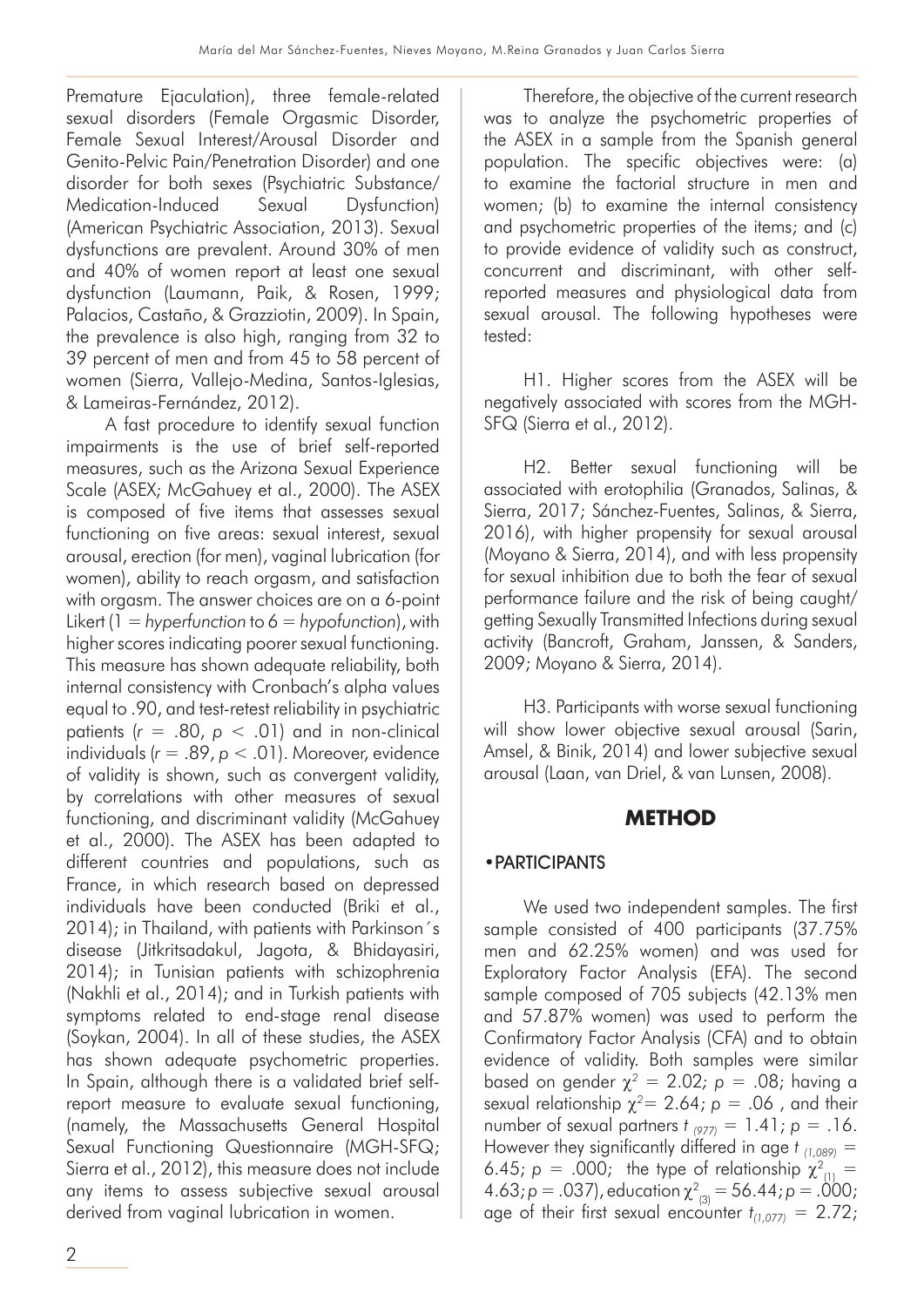| Table 1                                            |  |
|----------------------------------------------------|--|
| Socio-demographic and psychosexual characteristics |  |

|                                  | Men    |       | Women  |           |            |
|----------------------------------|--------|-------|--------|-----------|------------|
|                                  | $M/$ % | SD    | $M/$ % | <b>SD</b> | $X^2/t$    |
| Education                        |        |       |        |           | $14.99**$  |
| No education                     | 1.10   |       | 1.10   |           |            |
| Primary school                   | 4.30   |       | 2.20   |           |            |
| Secondary school                 | 49.50  |       | 60.60  |           |            |
| University                       | 45.00  |       | 36.10  |           |            |
| Romantic relationship            | 72.1   |       | 73.8   |           | 0.40       |
| Type of relationship             |        |       |        |           | $13.77***$ |
| Dating                           | 41.30  |       | 56.70  |           |            |
| <b>Married</b>                   | 58.70  |       | 43.30  |           |            |
| Length of relationship (years)   | 5.35   | 2.88  | 5.84   | 4         | $2.33***$  |
| Having a sexual relationship     | 97.50  |       | 98.80  |           | 1.73       |
| Age of first sexual relationship | 17.75  | 3.25  | 17.15  | 2.39      | $0.93**$   |
| Number of sexual partners        | 10.75  | 10.75 | 5.84   | 8.49      | 33.98***   |
| Note. ***p < .001; **p < .01.    |        |       |        |           |            |

 $p=$  .007), and length of their relationship  $t_{(1,089)} =$  $-1.67$ ;  $p = .004$ ). In particular, the second sample, in contrast to sample 1, were older (*M*=33.92; *SD* = 14.03 vs. *M*=28.52; *SD* = 11.96), had a greater number of married individuals (53% vs. 44%), with university degree (47% vs. 26.1%), older at their first sexual encounter (*M*=17.55; *SD* = 2.88 vs. *M*=17.09; *SD* = 2.58) and with a longer relationship (*M*=11.67; *SD* =11.08 vs.  $M=9.16$ ; *SD* = 10.81).

The overall sample consisted of 1,105 Spanish heterosexual participants (40.50% men and 59.50% women), ranging age from 18-72 years. The mean age of men was 34.92 (*SD* = 13.37) and mean age of women was 29.93 (*SD* = 13.33), with statistically significant differences in age  $t_{(1, 1,088)} = 6.05$ ;  $p < .001$ . Table 1 shows the sociodemographic and psychosexual characteristics for men and women.

Of those 1,105 participants, 25 men and

24 women participated in a second phase of the study, in an experimental laboratory condition. The mean age of men was 20.71 (*SD* = 1.73) and mean age of women was  $20.64$  ( $SD = 2.14$ ). They were all undergraduate students, heterosexuals, and reported having had sex at least once in their lifetimes.

#### •INSTRUMENTS AND MATERIALS

Background Questionnaire. We gathered information on participants' sex, age, educational level completed, and nationality. In addition, information was collected about sexual orientation, current relationship status, length of their current relationship, whether they engaged in sexual activities with their current partner, age of their first sexual experience (oral, vaginal, and/or anal), and number of sexual partners with whom they had had sexual activity (oral, vaginal and/or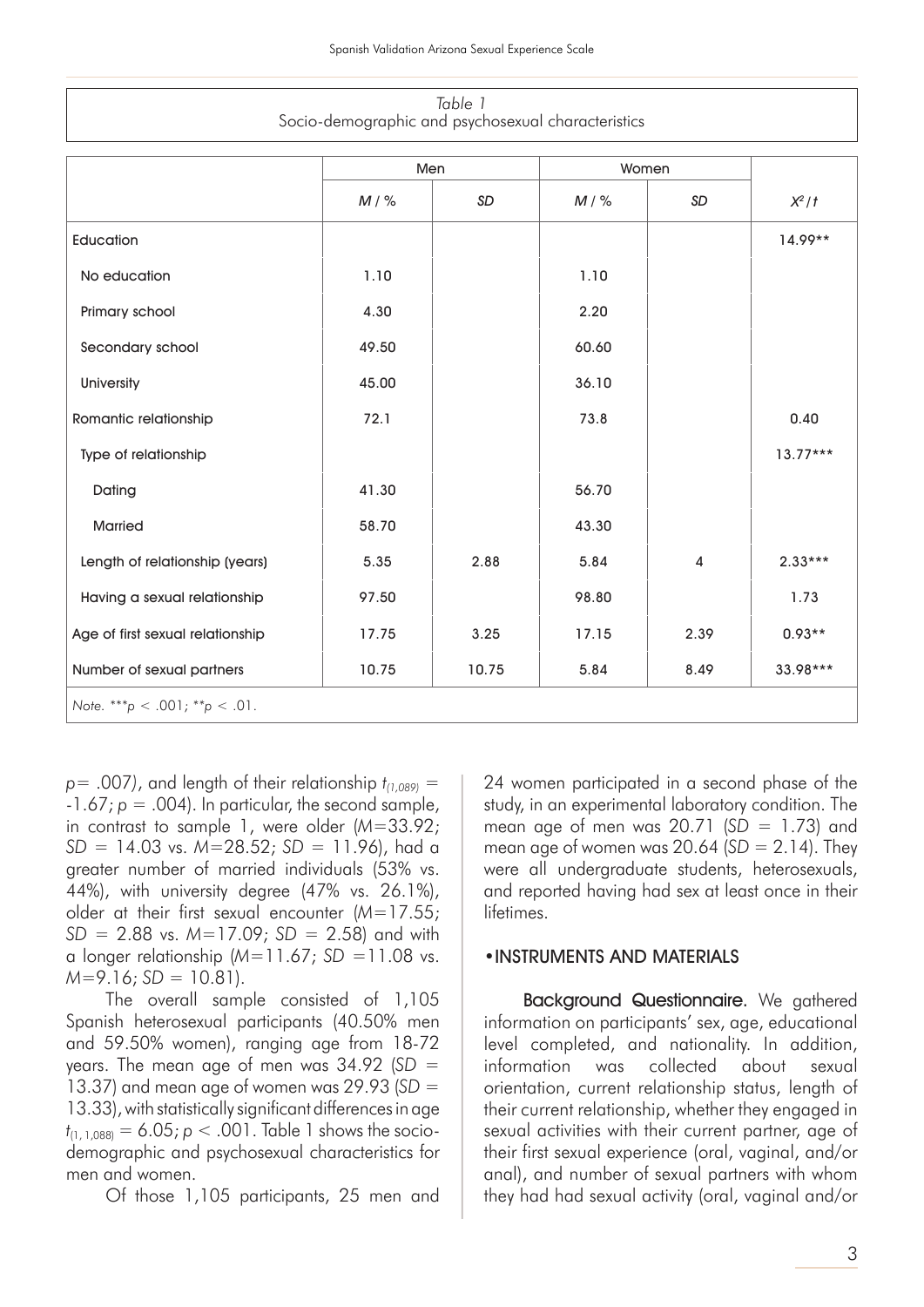anal). Additionally, participants who went through the experimental laboratory condition were also asked to indicate whether they had a physical or sexual disease, a psychological disorder, and whether they took medications or drugs over the past 30 days.

Spanish version of Arizona Sexual Experience Scale (ASEX; McGahuey et al., 2008). Characteristics of the scale have been previously described.

Spanish adaptation of Massachusetts General Hospital Sexual Functioning Questionnaire (MGH-SFQ; Sierra et al., 2012). This questionnaire was composed of five items assessing sexual functioning during the past month: sexual interest, sexual arousal, orgasm, erection (only for men) and overall sexual satisfaction. This questionnaire was answered using a 5-point Likert scale (0 = *totally reduced* to 4 = *normal*), higher scores indicated better sexual functioning. The Spanish adaptation showed good psychometric properties (Sierra et al., 2012). In this study, Cronbach's alpha values were .86 for men and .90 for women.

Spanish version of Sexual Opinion Survey-6 (SOS-6; Vallejo-Medina, Granados, & Sierra 2014). This survey was composed of six items that assesses sexual attitudes, i.e., erotophobiaerotophilia. Respondents rated their sexual attitudes on six 7-point (1 = *totally disagree* to 7 = *totally agree*), with higher scores indicating greater erotophilia. The Spanish questionnaire showed good psychometric properties (Vallejo-Medina et al., 2014). In this study, Cronbach's alpha values were .63 for men and .75 for women.

Spanish version of Sexual Inhibition/Sexual Excitation Scales-Short Form (SIS/SES-SF; Moyano & Sierra, 2014). This scale has 14 items divided into three factors: (a) Sexual Excitation Scale (SES) that evaluates sexual arousal derived from social interactions; (b) Sexual Inhibition Scale-1 (SIS1) that includes items referring to distraction/concentration in sexual performance; and (c) Sexual Inhibition Scale-2 (SIS2) that includes items referring to the risk of being discovered or contracting some type of sexually transmitted infection. Answer choices were on a 4-point Likert scale (1 = *completely agree* to 4

= *completely disagree*), however, scores were recoded following the authors' recommendations (1 = *completely disagree* to 4 = *completely agree*). Higher scores indicated greater sexual excitation and greater sexual inhibition. The Spanish adaptation showed good psychometric properties (Moyano & Sierra, 2014). In this study, Cronbach's alpha values were .72 and .73 in SES; .68 and .62 in SIS1 and; .63 and 70 in SIS2 for men and women, respectively.

Spanish version of the Ratings of Sexual Arousal (RSA; Sierra et al., 2017). This scale consisted of five items (sexual arousal, genital sensations, sexual warmth, non-genital physical sensations and sexual absorption) that assessed subjective sexual arousal to an erotic stimulus. Answer choices were on a 7-point Likert (1 = *none* to 7 = *extreme*), with higher scores indicating greater sexual excitation. The Spanish adaptation showed good psychometric properties (Sierra et al., 2017). In this study, Cronbach's alpha values were .85 for men and .91 for women.

Spanish version of Ratings of Genital Sensations (RSG; Sierra et al., 2017). This questionnaire consisted of a single item with 11 response options that described genital sensations in increasing order of sexual activation, where 1 indicated "no genital sensation" and 11 indicated "multiple orgasm". Respondents were instructed to select the response option that indicated his/her highest level of genital sensations experienced to any sexual stimulus. Thus, higher scores indicated greater subjective sexual arousal. The Spanish adaptation showed good psychometric properties (Sierra et al., 2017).

Psychophysiological measures – Genital Response. Men's genital responses were measured using an indium-gallium strain gauge (Janssen, Vissenberg, Visser, & Everaerd, 1997). This device measures changes in the circumference of the penis when an erection is occurring. To measure the genital response of women's vaginal pulse amplitude (VPA), a photoplethysmograph was used (Laan, Everaerd, & Evers, 1995). To obtain and process data from both sexes, we used Biopac MP150 system with Acqknowledge Software 4.2.0 (BIOPAC Systems, Inc., Goleta, CA, USA). VPA signal was sampled at 1,000 Hz and high-pass-filtered (1 Hz). Each of the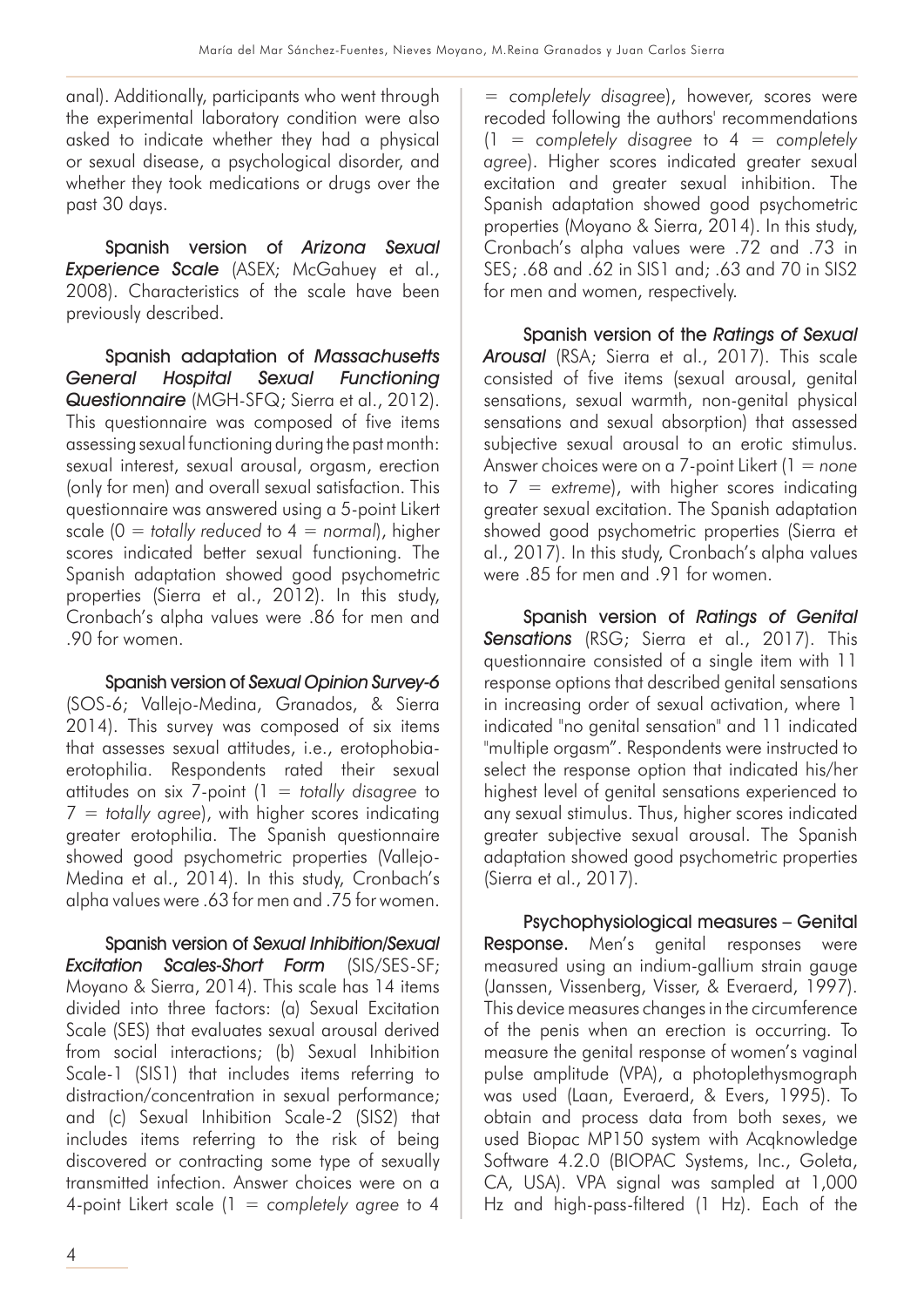VPA signals were visually examined, eliminating motion artefacts. After, we calculated each peakto-peak amplitude.

Visual stimuli. Stimuli included two films: a 3-minute neutral film in order to establish a baseline, i.e., nature documentary in which no individuals or animals appeared; and a 3-minute erotic film that consisted of a sexual interaction represented by a heterosexual couple. In the erotic film, three specific interactions were distinguished: 1-minute fellatio, 1-minute cunnilingus, and 1-minute vaginal intercourse. The erotic film was selected from a series of several videos, with this video being the one that individuals reported the highest level of subjective sexual arousal (see Sierra, Granados, Sánchez-Fuentes, Moyano, & López, 2015).

## •PROCEDURE

First, participants answered the self-reported measures in an online format, this is the procedure commonly used in human sexuality research (see Sierra, Moyano, Vallejo-Medina, & Gómez-Berrocal, 2018). The URL was distributed by the news service of the University of Granada and by social networking. The first page of the survey included an informed consent form. It explained that the overall objective of the study was to examine different factors of human sexuality, and that inclusion criteria were: (1) being 18 years old or older; (2) having Spanish citizenship; and (3) identifying as heterosexual. Then, once the individuals had given their consent to participate, they proceed to answer the survey. We also used a paper and pencil procedure to assess people 50 years old or older, in order to reduce limitations of the online format, due to selection bias in the sample, as younger individuals use Internet more often than older people.

A similar procedure was used for the participants who were students of the University of Granada. These participants were informed that they would be required to participate in the second phase of the study; in which they would be invited to the Human Sexual Laboratory, considering some of their responses to the selfreported measures. Exclusion criteria were: having a psychological disorder, having a sexual and/ or medical problem, using medications such as antidepressants, antihypertensive, antipsychotics and/or drugs/alcohol that could interfere with sexual function, and having suffered sexual abuse.

For the second phase of the study, we selected the participants who met the inclusion criteria and contacted them by e-mail. Women were not evaluated during their menstruation. In addition, all participants were required to avoid consumption of caffeine, alcohol and also to refrain from sexual activity during the 24 hours prior to the experimental session, in order to reduce other physiological influences. Once participants entered the laboratory, they were told that the experimental task consisted of them watching a documentary first, and then watching a film with explicit sexual content. An instructor of the same sex as the participant explained how to place the plethysmograph (for men) and photoplethysmograph (for women) in their bodies. All participants signed informed consents and were informed of the possibility of withdrawing from the study at any time. Prior to film projection, the participants waited for five minutes in the experimental room with the instrument in place for habituation purposes. The films were shown on a 24-in plasma TV. After each film projection, the participant was required –by instructions presented in the screen- to fulfill the RSA and RSG scales (Sierra et al., 2017).

This study was approved by the Ethics Committee on Human Research of the University of Granada (Spain). The sample was recruited among the general Spanish population and the students of University of Granada, by means of a nonrandom sampling procedure. All participants were volunteers and received no compensation for their participation.

## **RESULTS**

## •EXPLORATORY FACTOR ANALYSIS (EFA)

We performed a Parallel Analysis with FACTOR 10.4. We employed a Principal Component Analysis (PCA). In men, a unidimensional structure was obtained, which explained 48% of the variance (eigenvalue  $= 2.39$ ). Factor loadings ranged from .62 (item 5) to .77 (item 2) and communalities ranged from .38 to .60 (from items 5 and 2 respectively). Similarly, in women, a unidimensional structure was yielded, which explained 50.5% of the variance (eigenvalue  $=$ 2.52). Factorial loadings from the items oscillated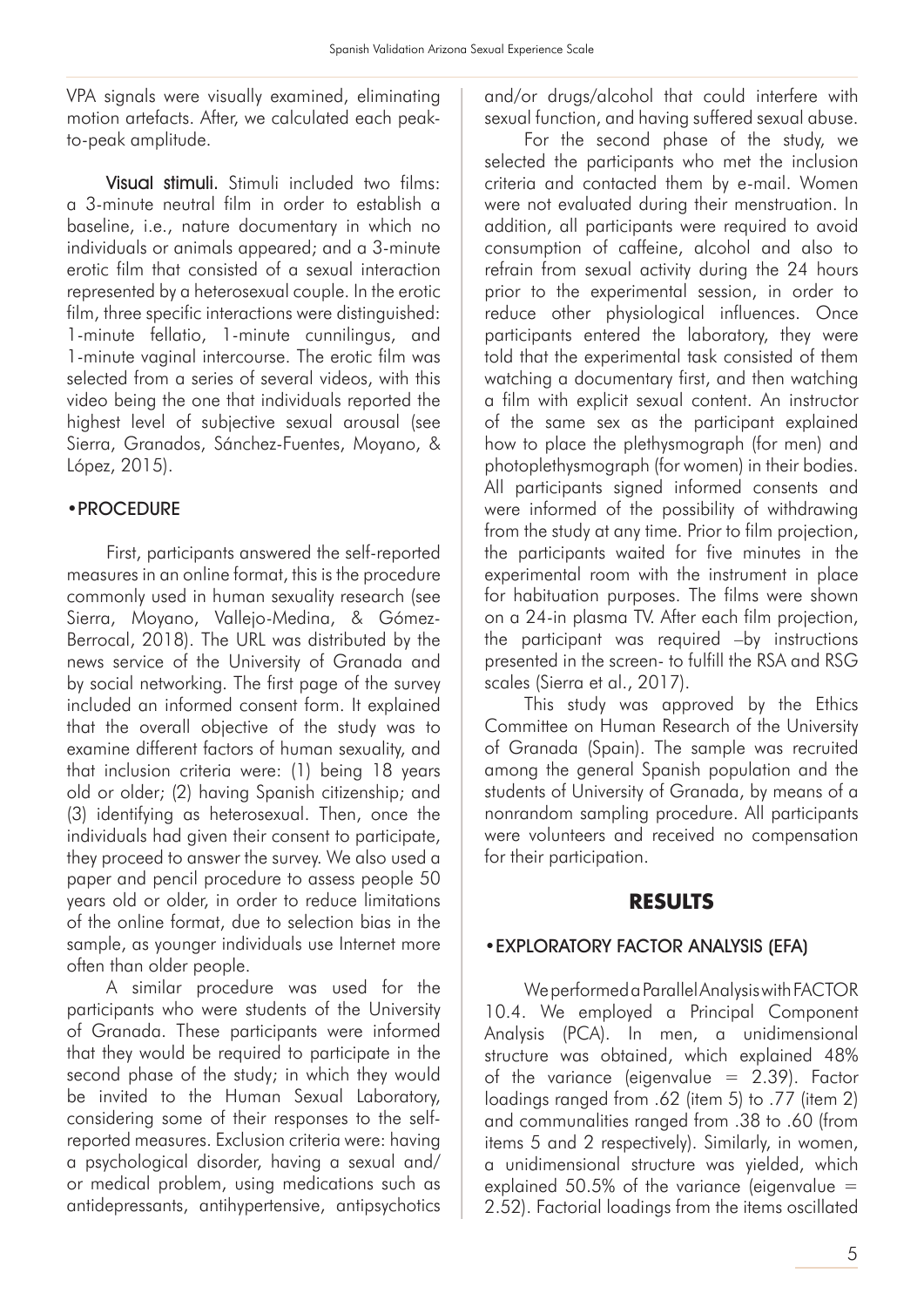#### *Table 2* Factor loadings and communalities ( $h^2$ ) for the ASEX in men and women

|                                                                                                                                                                                                | <b>Factor loadings</b> |       | $h^2$ |       |  |
|------------------------------------------------------------------------------------------------------------------------------------------------------------------------------------------------|------------------------|-------|-------|-------|--|
|                                                                                                                                                                                                | Men                    | Women | Men   | Women |  |
| 1. How strong is your sex drive?<br>[1. ¿Cómo ha sido su deseo sexual?]                                                                                                                        | .63                    | .68   | .40   | .46   |  |
| 2. How easily are you sexually aroused<br>(turned on)?<br>(2. ¿Con qué facilidad se ha excitado?)                                                                                              | .77                    | .78   | .60   | .61   |  |
| 3. (3a). Can you easily get and keep an<br>erection?<br>[3. [SOLO PARA HOMBRES] ¿Ha podido tener<br>y mantener fácilmente una erección?)                                                       | .73                    |       | .53   |       |  |
| 4. (3b). How easily does your vagina<br>become moist or wet during sex?<br>(4. (SOLO PARA MUJERES) ¿Con qué<br>facilidad se ha humedecido o mojado su<br>vagina durante una actividad sexual?) |                        | .71   |       | .51   |  |
| 5. How easily can you reach an orgasm?<br>(5. ¿Con qué facilidad ha alcanzado un<br>orgasmo?                                                                                                   | .68                    | .70   | .47   | .49   |  |
| 6. Are your orgasms satisfying?<br>(6. ¿Le han satisfecho los orgasmos?)                                                                                                                       | .62                    | .66   | .38   | .44   |  |

between .66 (item 5) and .78 (item 2), and their communalities between .44 and .61 of the above items respectively. Table 2 shows the factor loadings and communalities (h<sup>2</sup>).

#### •CONFIRMATORY FACTOR ANALYSIS (CFA)

We considered skewness and kurtosis for the items of the ASEX. In men, items showed normality, as values were between -1 and 1 (skew  $= 0.32$  to 0.73 and kurtosis  $= -0.09$  to 0.36 for items 1 and 3 respectively), however item 6 showed some skewness (-1.12) and kurtosis (2.43). Participant´s responses for item 6 "*Are your orgasms satisfying?*" were negatively skewed  $(M = 2.23; SD = .89)$ , indicating that they are incline to report to be satisfied with their orgasms. In women, while most of the items were distributed normally (skew = 0.28 to 0.47 for items 2 and 4 respectively and kurtosis = -0.28 to 0.18 for items 5 and 1, respectively), again item 6 showed some skewness and kurtosis (1.53 and 2.65 respectively). Answers from women were also negatively skewed (*M* = 2.32; *SD* = 1.11).

We tested the one factorial structure. Confirmatory analysis was conducted using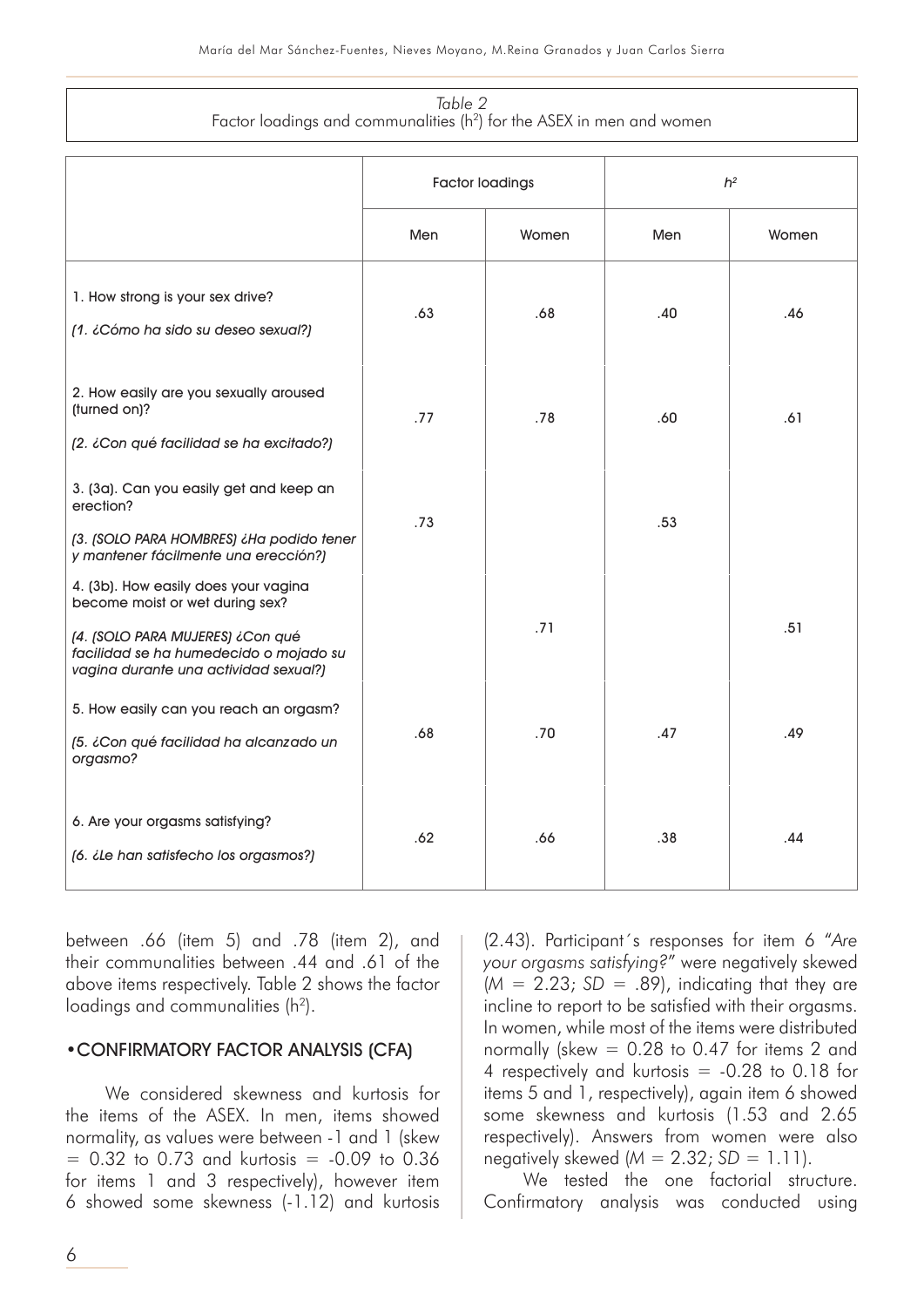

the AMOS 7.0 software package. Fit indexes included: (i) *the Root Mean Square Error of Approximation* (RMSEA); (ii) the 90% confidence interval for RMSEA; (iii) the *Comparative Fit Index* (CFI); and (iv) the Tucker-Lewis Index. RMSEA values lower than .06 indicates a good fit, values under .10 could be considered as an acceptable fit (Browne & Cudeck, 1993). Upper values for the 90% confidence interval of less than .08 also indicate a good fit. CFI and TLI values greater than .90 are usually interpreted as indicators of acceptable fit (Kline, 2011).

The tested model showed a good fit in men (RMSEA = .117, 90% CI of RMSEA = .07- .16, CFI = .95, TLI = .91, GFI = .96). No improvements were indicated by the modification indices. RMSEA value was under .10, therefore this value was considered acceptable. In addition, and as suggested by Kline (2011), when models are simpler – meaning they have low degrees of freedom- as it is the case here, RMSEA values get higher. Although modification indices were again checked, no improvement was suggested. Figure 1 shows the path diagram of the model in men. Standardized loadings ranged from .62 (item 6) to .82 (item 2). Squared Multiple Correlations ranged from .35 (item 5) to .66 (item 2), with a mean SMC value of .47 indicating that, on average, 47% of the variance in the variables was accounted for by a latent factor.



In women, the unidimensional model did not reach a good fit, considering most of the indices  $(RMSEA = .202, 90\% CI of RMSEA = .16-$ .24, CFI = .87, TLI = .74, GFI = .92). When considering the modification indices, we observed that if the analysis would be repeated treating the covariance between errors from items 5 and 6 as a free parameter, the discrepancy would fall by at least 62.46. Therefore, the errors from both items were covaried. When doing so, the model improved (RMSEA  $= .09, 90\%$  CI of RMSEA  $= .05-.14$ , CFI = .97, TLI = .94, GFI = .98). Figure 2 shows the path diagram of the model in women. Standardized loadings ranged from .47 (item 6) to .93 (item 2). Squared Multiple Correlations ranged from .28 (item 6) to .78 (item 2), with a mean SMC value of .44 indicating that, on average, 44% of the variance in the variables was accounted for by latent factor.

#### •ITEM ANALYSIS AND RELIABILITY

Table 3 presents the item analysis of the ASEX in men and women. Results showed that means were under the theoretical midpoint of the scale (i.e., 3.5). The highest mean (indicating worse sexual functioning ) was obtained, for both men and women, in item 5 (easiness to reach an orgasm); while the lowest mean was obtained in item 3 in men (easiness to get and keep erection) and in item 6 in women (satisfactory orgasms).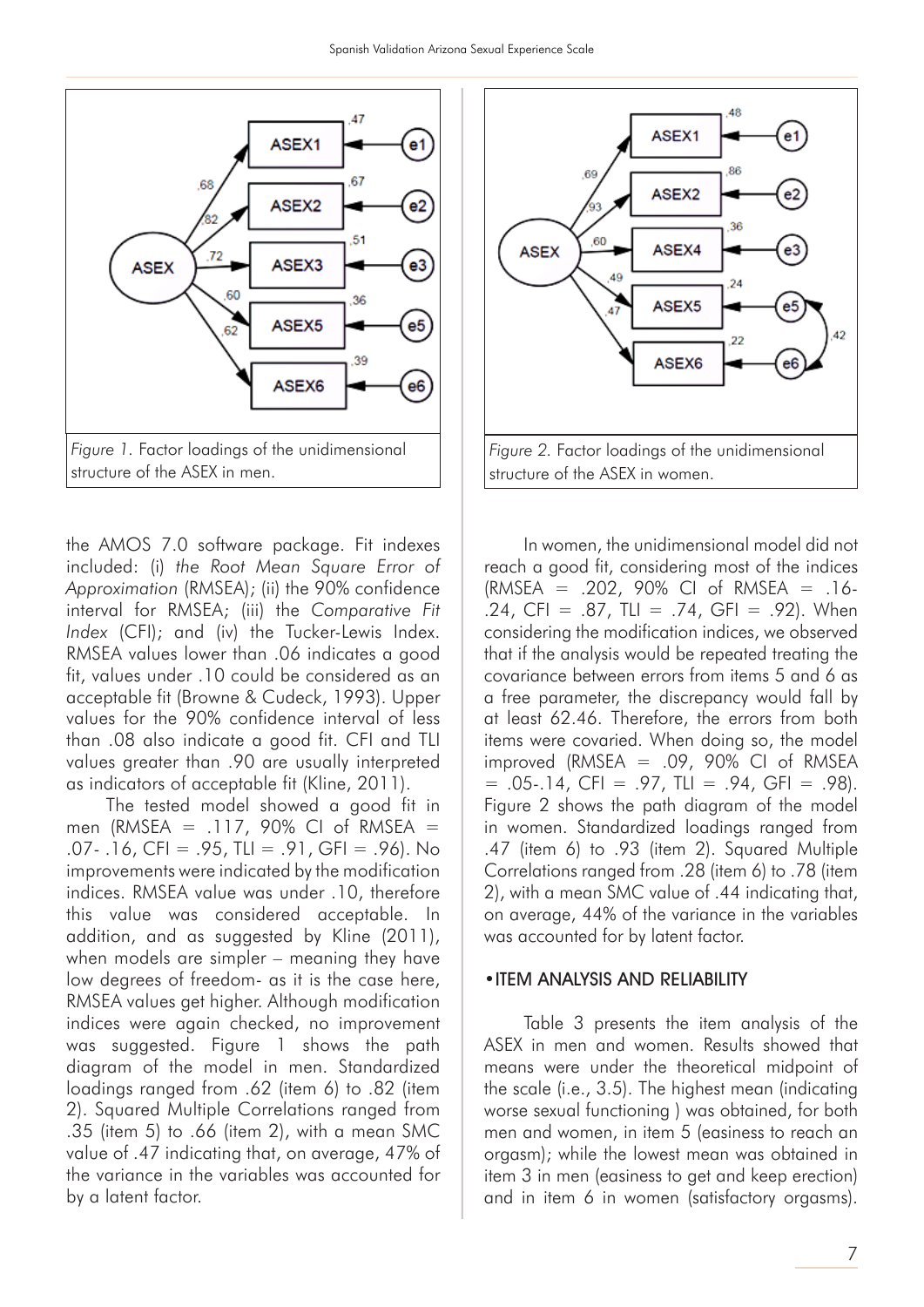| Table 3                                                              |  |
|----------------------------------------------------------------------|--|
| Inter-items correlations of the ASEX for men and women ( $N = 705$ ) |  |

|                                                                                                                                   | ASEX1    | ASEX2    | ASEX3    | ASEX4    | ASEX <sub>5</sub> | <b>ASEX</b><br>Global    |
|-----------------------------------------------------------------------------------------------------------------------------------|----------|----------|----------|----------|-------------------|--------------------------|
| <b>ASEX1: Sexual interest</b>                                                                                                     |          | $.61***$ | $.42***$ | $.37***$ | $.45***$          | $.78***$                 |
| <b>ASEX2: Sexual arousal</b>                                                                                                      | $.65***$ |          | $.59***$ | $.47***$ | $.45***$          | $.81***$                 |
| ASEX3                                                                                                                             |          |          |          |          |                   |                          |
| Erection (men)                                                                                                                    |          |          |          | $.47***$ | $.49***$          | $.79***$                 |
| Vaginal lubrication (women)                                                                                                       | $.41***$ | $.55***$ |          |          |                   |                          |
| ASEX4: Ability to reach orgasm                                                                                                    | $.26***$ | $.47***$ | $.37***$ |          | $.42***$          | $.72***$                 |
| <b>ASEX5: Satisfaction with</b><br>orgasm                                                                                         | $.35***$ | $.42***$ | $.33***$ | $.55***$ |                   | $.74***$                 |
| <b>ASEX Global</b>                                                                                                                | $.72***$ | $.83***$ | $.72***$ | $.72***$ | $.73***$          | $\overline{\phantom{a}}$ |
| Note. ***p < .001. The scores above the diagonal correspond to men ( $n = 297$ ) and below the diagonal to women<br>$(n = 408)$ . |          |          |          |          |                   |                          |

It is noteworthy to mention that in women, while they reported to have difficulties in reaching an orgasm, also reported being satisfied with their orgasms. Standard deviations were all very close or over 1.00, with the exception of item 6 in women, which was a bit higher  $(SD = 1.12)$ . This means that the female participants reported an average level of sexual functioning (except for satisfactory orgasms). Corrected item-total correlations ranged from .53 (item 5) to .71 (item 2), both in women. Finally, Cronbach´s alpha was .81 for men and .79 for women. Moreover, all inter-item correlations were significant. In men, the values ranged from  $r = .37$ ,  $p < .001$  (item 1 and item 4) to *r* = .81, *p* < .001 (item 2 and global score of ASEX) and in women between *r* = .26, *p* < .001 (item 1 and item 4) and *r* = .83, *p*  <. 001 (item 2 and global score of ASEX).

#### •EVIDENCE OF VALIDITY

First, we performed a *t-student* test in order to compare mean differences in the items from the ASEX in men and women. Items 1, 2, 5 and 6 were able to be compared across genders. Significant differences were yielded for all the compared items and the global score, except for item 6. Table 4 shows that men, in comparison to women, reported better sexual functioning, stronger sexual desire, a greater ease in getting sexually aroused and reaching orgasm. However, the extent to which both men and women reported to be satisfied with their orgasms was very similar.

Secondly, we used zero-order correlations to test construct and concurrent validity. As predicted, higher scores on the ASEX items were associated in a negative and statistically significant way with the items of the MGH-SFQ. The values ranged from *r* = -.35, *p* < .001 (item 6 of ASEX that assesses satisfaction with orgasm and item 5 of MGH-SFQ that assesses sexual satisfaction), and *r* = -.56, *p* <. 001 (item 3 of ASEX and item 4 of MGH-SFQ referred to erection) in men. In women the values ranged from  $r = -.37$ ,  $p < .$ 001 (item 6 ASEX and item 5 MGH-SFQ) and r = -.50, *p* <. 001 (item 1 of ASEX and item 1 of MGH-SFQ that evaluate the sexual interest). Also, high overall ASEX score was associated with the overall MGH-SFQ score (Table 4).

Regarding to concurrent validity, a negative correlation was shown between ASEX and attitudes towards sexuality, and propensity for sexual excitation. Higher sexual functioning was related to more positive attitudes towards sexuality and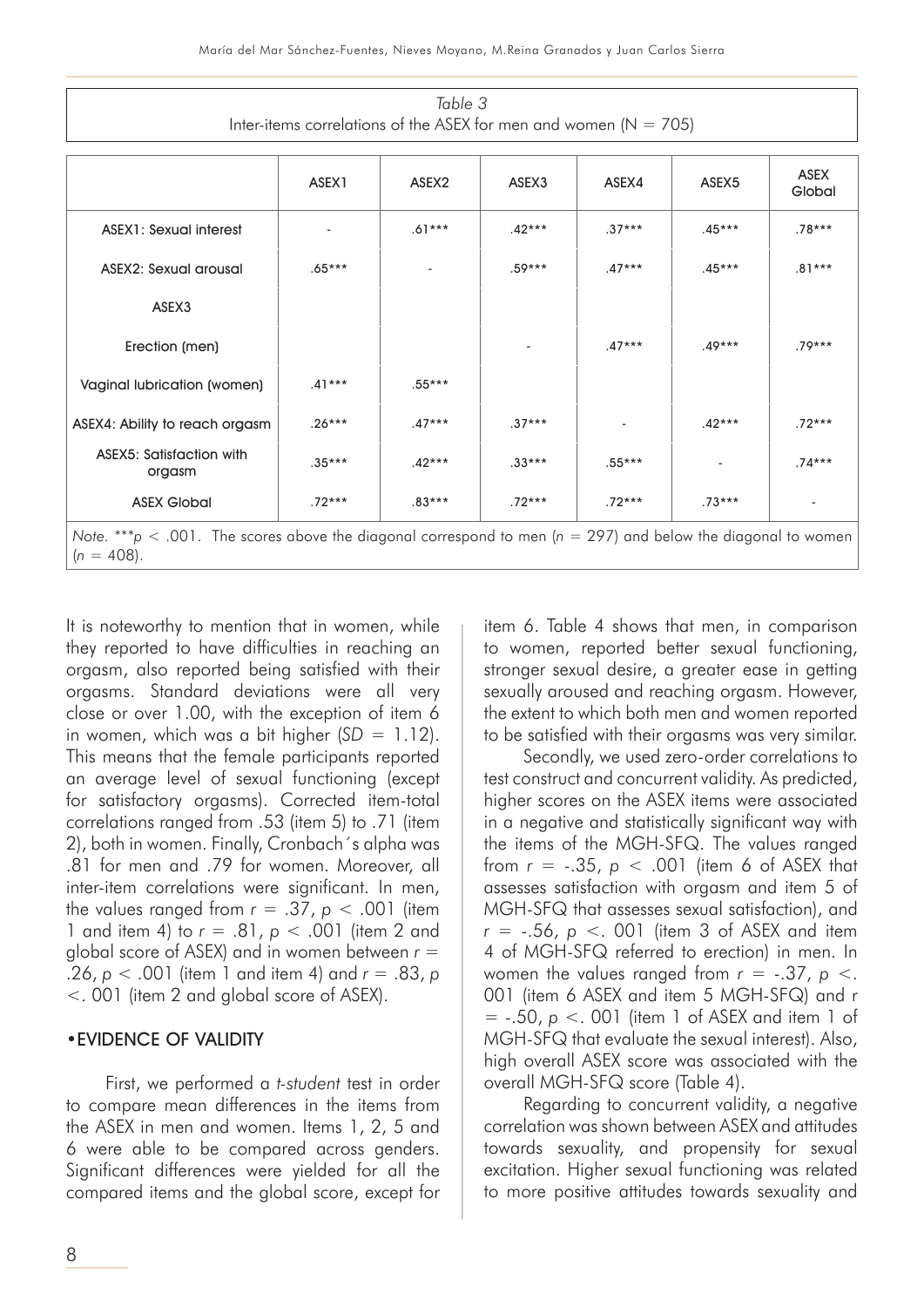| Table 4<br>Item analysis of the ASEX and mean differences between men and women in the items of the ASEX ( $N = 705$ ) |                                                                                                                     |      |                          |             |       |      |     |             |            |           |
|------------------------------------------------------------------------------------------------------------------------|---------------------------------------------------------------------------------------------------------------------|------|--------------------------|-------------|-------|------|-----|-------------|------------|-----------|
| Men $(n = 297)$<br>Women $(n = 408)$                                                                                   |                                                                                                                     |      |                          |             |       |      |     |             |            |           |
|                                                                                                                        | M                                                                                                                   | SD   | rit                      | $\alpha$ -i | M     | SD   | rit | $\alpha$ -i | t          | Cohen's d |
| ASEX1                                                                                                                  | 2.52                                                                                                                | 0.90 | .58                      | .78         | 3.08  | 1.07 | .54 | .76         | $-7.39***$ | $-.56$    |
| ASEX2                                                                                                                  | 2.33                                                                                                                | 0.85 | .70                      | .75         | 3.03  | 0.99 | .71 | .71         | $-9.79***$ | $-.75$    |
| ASEX3                                                                                                                  | 2.16                                                                                                                | 1.01 | .63                      | .77         |       |      |     |             |            |           |
| ASEX4                                                                                                                  |                                                                                                                     |      | $\overline{\phantom{m}}$ |             | 2.71  | 1.08 | .54 | .76         |            |           |
| ASEX5                                                                                                                  | 2.59                                                                                                                | 0.93 | .54                      | .79         | 3.25  | 1.07 | .53 | .76         | $-8.69***$ | $-.65$    |
| ASEX6                                                                                                                  | 2.23                                                                                                                | 0.89 | .58                      | .78         | 2.32  | 1.12 | .54 | .76         | $-1.21$    | $-.08$    |
| ASEX global                                                                                                            | 11.82                                                                                                               | 3.49 |                          | .81         | 14.39 | 3.95 |     | .79         | $-9.14***$ | $-.68$    |
|                                                                                                                        | Note. Corrected Item Total-Correlation (rit), and Cronbach's Alpha if item deleted ( $\alpha$ -i). *** $p < .001$ . |      |                          |             |       |      |     |             |            |           |

#### *Table 5*

Zero-order correlations between ASEX and all sexuality-related measures

|                                                                                                                                                                                                                                                                                                                                                                                             | <b>MGHSFQ</b> | SOS      | <b>SES</b> | SIS <sub>1</sub> | SIS <sub>2</sub> | Relationship<br>length |  |  |  |
|---------------------------------------------------------------------------------------------------------------------------------------------------------------------------------------------------------------------------------------------------------------------------------------------------------------------------------------------------------------------------------------------|---------------|----------|------------|------------------|------------------|------------------------|--|--|--|
| ASEX men                                                                                                                                                                                                                                                                                                                                                                                    | $-.57***$     | $-33***$ | $-16**$    | $.51***$         | $20***$          | $.32***$               |  |  |  |
| ASEX women                                                                                                                                                                                                                                                                                                                                                                                  | $-51***$      | $-29***$ | $-28***$   | $.44***$         | $17***$          | $.34***$               |  |  |  |
| Note. ** $p < .01***$ ; $p < .001$ . MGHSFQ = Massachusetts General Hospital Sexual Functioning Questionnaire; SOS = attitudes<br>towards sexuality; $SES =$ sexual excitation; $SIS1 =$ sexual inhibition due to the threat of sexual performance; $SIS2 =$ sexual<br>inhibition due to the threat of risk of being discovered or contracting some type of sexually transmitted infection. |               |          |            |                  |                  |                        |  |  |  |

higher tendency for sexual excitation. Additionally, positive correlations were found between ASEX and SIS1, as well as SIS2 and relationship length. Therefore, individuals who report higher sexual functioning also report a lower tendency to experience sexual inhibition. Moreover, their relationship length is higher as well (Table 5).

Finally, we examined discriminant validity. There were two groups: participants with difficulties in sexual functioning, and participants without difficulties using the ASEX total score. Participants were considered to have difficulties in sexual functioning if they scored 3 or more on any of the items of sexual functioning.

T-test comparisons can be seen in Table 6. All comparisons between individuals with problems with their sexual function to functional individuals were statistically significant. Results showed that functional participants evidenced greater scores on objective and subjective arousal, for both men and women, in comparison to individuals with problems with their sexual function.

## **DISCUSSION**

The main goal of this study was to examine the psychometric properties of the Spanish version of the Arizona Sexual Experience Scale (McGahuey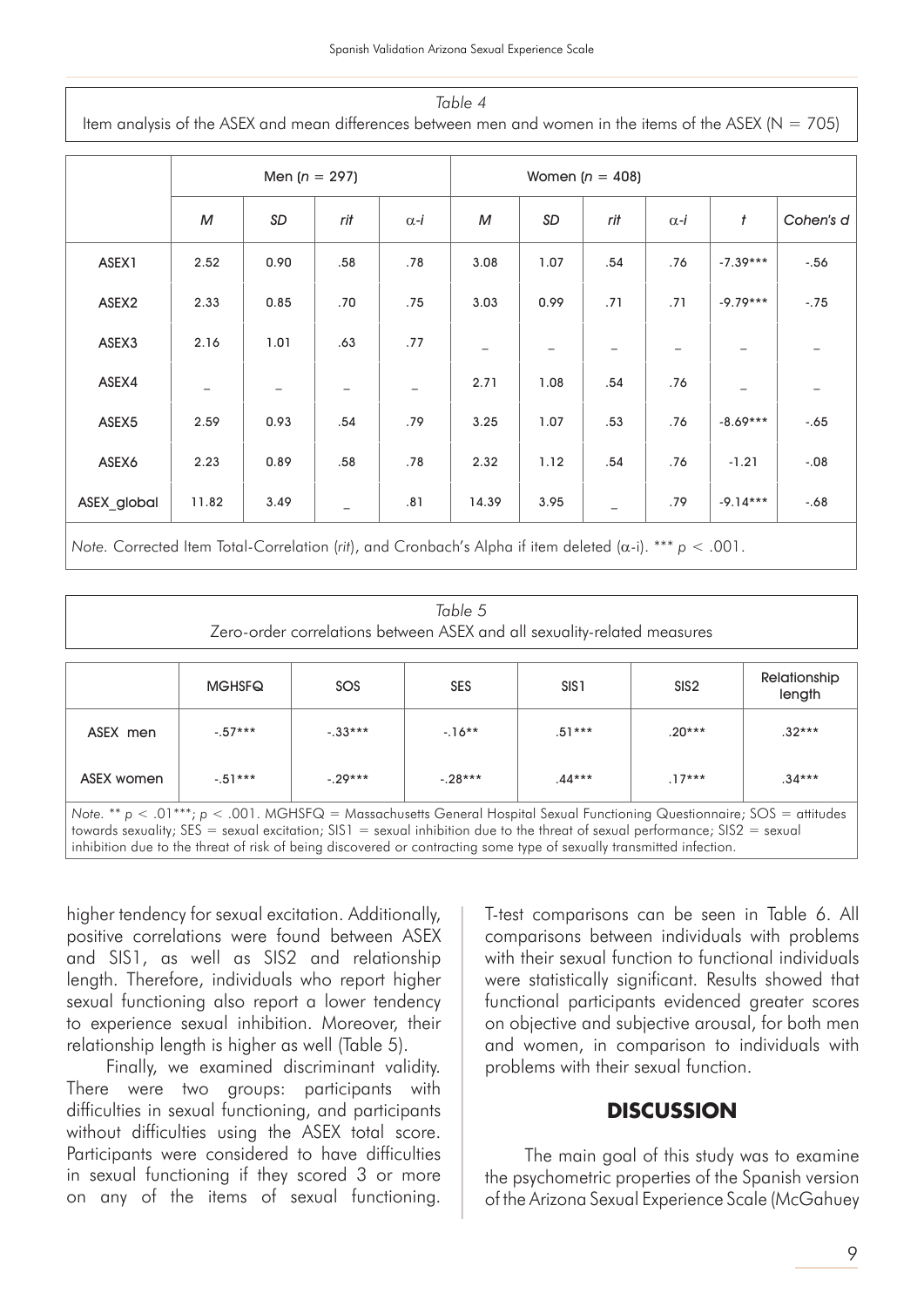*Table 6* T-test comparisons between sexually functional individuals and with sexual function difficulties

|            | Men $(n = 25)$                                                                                                                       |      |                        |           |           |              |       |      |       | Women $(n = 24)$ |            |              |  |                        |  |  |
|------------|--------------------------------------------------------------------------------------------------------------------------------------|------|------------------------|-----------|-----------|--------------|-------|------|-------|------------------|------------|--------------|--|------------------------|--|--|
|            | Functional                                                                                                                           |      | Sexual<br>difficulties |           |           |              |       |      |       |                  | Functional |              |  | Sexual<br>difficulties |  |  |
|            | M                                                                                                                                    | SD   | M                      | <b>SD</b> |           | Cohen's<br>d | M     | SD   | М     | SD               |            | Cohen's<br>d |  |                        |  |  |
| <b>GR</b>  | .61                                                                                                                                  | .53  | $-.80$                 | .57       | $6.32***$ | 2.56         | .83   | .63  | .35   | .28              | 5.592***   | .98          |  |                        |  |  |
| <b>RSA</b> | 19.27                                                                                                                                | 5.06 | 13.40                  | 7.47      | $2.35*$   | .92          | 21.20 | 4.76 | 14.08 | 4.79             | $3.548**$  | 1.49         |  |                        |  |  |
| <b>RSG</b> | 3.82                                                                                                                                 | 1.12 | 2.30                   | 1.25      | $3.26**$  | 1.28         | 4.33  | 1.22 | 2.71  | 1.14             | $3.233**$  | 1.37         |  |                        |  |  |
|            | Note. ***p < .001; **p < .01; *p < .05; GR= Genital Response; RSA = Ratings of Sexual Arousal; RSG = Ratings  <br>of Sexual Genital. |      |                        |           |           |              |       |      |       |                  |            |              |  |                        |  |  |

et al., 2008). The results showed adequate reliability as well as construct, convergent, and discriminant validity. Thus, the Spanish version of the ASEX can be employed by researchers and clinicians working with Spanish populations to assess sexual functioning.

The ASEX showed a unidimensional structure, which explained approximately 50% of the variance in both sexes. Moreover, this structure was ratified through a confirmatory factor analysis. Thus, the unidimensional structure explained 47% of variance in men and 44% in women in the data from the second sample. It is noteworthy to highlight that this is the first time the factorial structure was analyzed, which supports the use of a global score as a measure for sexual functioning. Also, correlations among the items were significant but not high, suggesting that although the content is related, it is evaluating different areas of sexual response. Of a particular interest, in women, factorial structure better fitted when error from items regarding their ability to reach orgasm and their satisfaction were covaried. This provides an interesting finding, in contrast to men, which highlights some overlap between their ability and their satisfaction with orgasm, previously suggested by a review (Arcos-Romero & Sierra, 2018), and shown when using the *Female Sexual Functioning Index* in Hispanic women with a correlation among both dimensions (*r* = .82) (Moyano, Dib-Fayad, & Vélez-Schemankewitz, 2017). Interestingly, as indicated by Paterson, Jim, Amsel and Bimik (2014), who analyzed gender differences in a laboratory, for men, resolution of arousal becomes quicker, and therefore their subjective sexual arousal decreases earlier, while for women this aspect maintained longer. It is likely that this after-orgasm experience play a role on women´s overlap between their ability to reach orgasm and their orgasm´s satisfaction.

Regarding evidence of validity, gender differences were found. The women reported lower global sexual functioning that than men, which was congruent with previous research (Palacios et al., 2009; Sierra et al., 2012). When considering the areas of sexual functioning, the findings were also similar to those already reported in previous studies, in which the women reported lower sexual desire, more difficulty in getting sexually aroused and more difficulty in reaching orgasm in comparison to men (Sánchez-Fuentes et al., 2016; Sierra et al., 2014). In spite of women´s higher difficulties in reaching orgasm, both men and women reported to be satisfied with their orgasms. Previous research has evidenced that women with impairments in sexual desire, arousal, and orgasm could still report being satisfied with their sexual interactions (Sierra et al., 2014). This emphasizes that, in women, sexual satisfaction is not only related with their physical sexual response, but with other factors that may have more to do with intimacy or affection (Calvillo, Sánchez-Fuentes, & Sierra, 2018; Sánchez-Fuentes et al., 2016).

Secondly, and in agreement with the second hypothesis, better sexual functioning derived from the ASEX is also related with better sexual functioning measured by the MGH-SFQ. This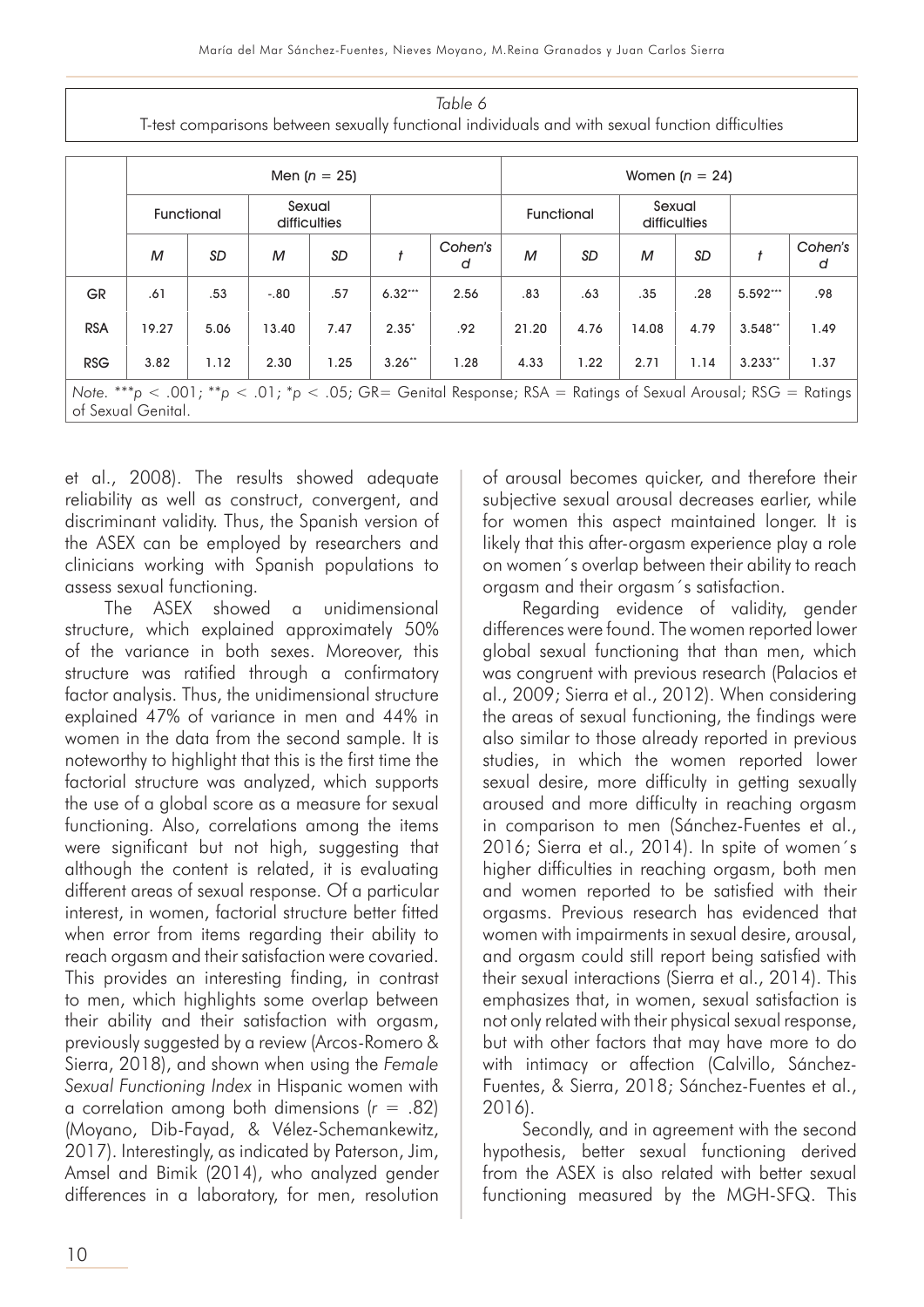supports convergent validity. Thirdly, better sexual functioning is associated with more positive sexual attitudes, as previously shown (Sánchez-Fuentes et al., 2016). Further, there is a relationship, although weak, between better sexual functioning and higher propensity for sexual excitation (Bancroft et al., 2009; Moyano & Sierra, 2014). Consistent with our hypothesis, lower sexual functioning is associated with greater sexual inhibition due to fear of sexual performance failures (SIS1). It is well-known that men and women who have difficulties with their sexual functioning also report more worries regarding their performance (Bancroft & Janssen, 2000; Moyano & Sierra, 2014); and, also, focusing in sexual performance is associated with performance anxiety, which leads to more sexual dysfunctions (Wiederman, 2001). Fourthly, lower sexual functioning was related with more sexual inhibition due to the risk of being caught/getting an STI during sex (SIS2). In previous research, Moyano and Sierra (2014) found that sexual functioning was more strongly related with SIS1 than with SIS2, as SIS1 acts as a trait, while SIS2 has more to do with external threats (Bancroft et al., 2009). Finally, individuals who were in a longer relationships reported more impairment with their sexual functioning, which is consistent with previous findings in which lower satisfaction is linked to worse sexual functioning (Sánchez-Fuentes & Sierra, 2015).

McGahuey et al. (2000) proposed that scores of 19 or more, and/or scores or five or more in one or more items, and scores of four or more in three or more items are indicators of sexual dysfunction. In the present study, we analyzed the discriminant validity by comparing participants with low scores to those with high scores in the ASEX, however we could not consider the latter group as dysfunctional. The mean global score from the ASEX in men was 14.40 (*SD* = 1.78) and in women equal to 14.71 (*SD* = 1.64). Our findings showed that participants with lower sexual functioning reported lower subjective sexual arousal with visual sexual stimuli. That is, they reported lower sexual arousal and genital sensations (Laan et al., 2008). Moreover, participants with worse sexual function also showed lower levels of objective sexual arousal (Sarin et al., 2014). This finding is of special relevance, as it shows that the ASEX has adequate discriminant validity, even for distinguishing differences between individuals with low and high

scores –although non-dysfunctional scores are found, which supports its use in both clinical and research contexts.

In spite of the adequate psychometric properties of the ASEX, it is required to mention the limitations from this study. The main limitation is that findings cannot be generalized to the general Spanish population, as participants were recruited through incidental sampling and only data from heterosexual individuals was considered. Also, most of the sample reported optimum sexual functioning. Future research should examine the psychometric properties of the Spanish version of the ASEX in more representative samples, as well as in other minority samples (LGBTI) and clinical samples. Likewise, it will be interesting to adapt the ASEX in Spanish-speaking sample in order to expand its use, since it is known that the functioning of the items may vary depending on the country (Benítez-Borrego, Mancho-Fora, Farràs-Permanyer, Urzúa-Morales, & Guàrdia-Olmos, 2016; Bringas-Molleda et al., 2017).

It is noteworthy to remark that most of the sexual self-reported measures are commonly validated assuming that sexual experiences that participants refer to, often occur in a consensual context. However, this aspect, often neglected in research, should be taken into account, as, unfortunately, some sexual experiences are not consensual or forced, and both sexual experiences are not the same (De Zutter, Horselenberg, & van Koppen, 2017). More evidences of validity, exploring sexual functioning in both victims of sexual harassment and sexual offenders or aggressors would provide a multicontext measure, by also considering the impact of perceptions and ideology, which have several implications on sexual experiences of harassment (Herrera, Herrera, & Expósito, 2018), as well as attitudes and types of aggression have on sexual aggression (Moyano, Monge, & Sierra, 2017). Align with this, some recent studies are aimed to develop scales that are able to capture the therapeutic effectiveness of treatment of sexual aggressors (see Martínez-Catena & Redondo, 2017). In this sense, a longitudinal study should provide validity for the ASEX as a follow up measure.

Nonetheless, the ASEX is a self-reported measure with adequate psychometric properties, reliability and validity to assess sexual functioning, which provides a global score and also information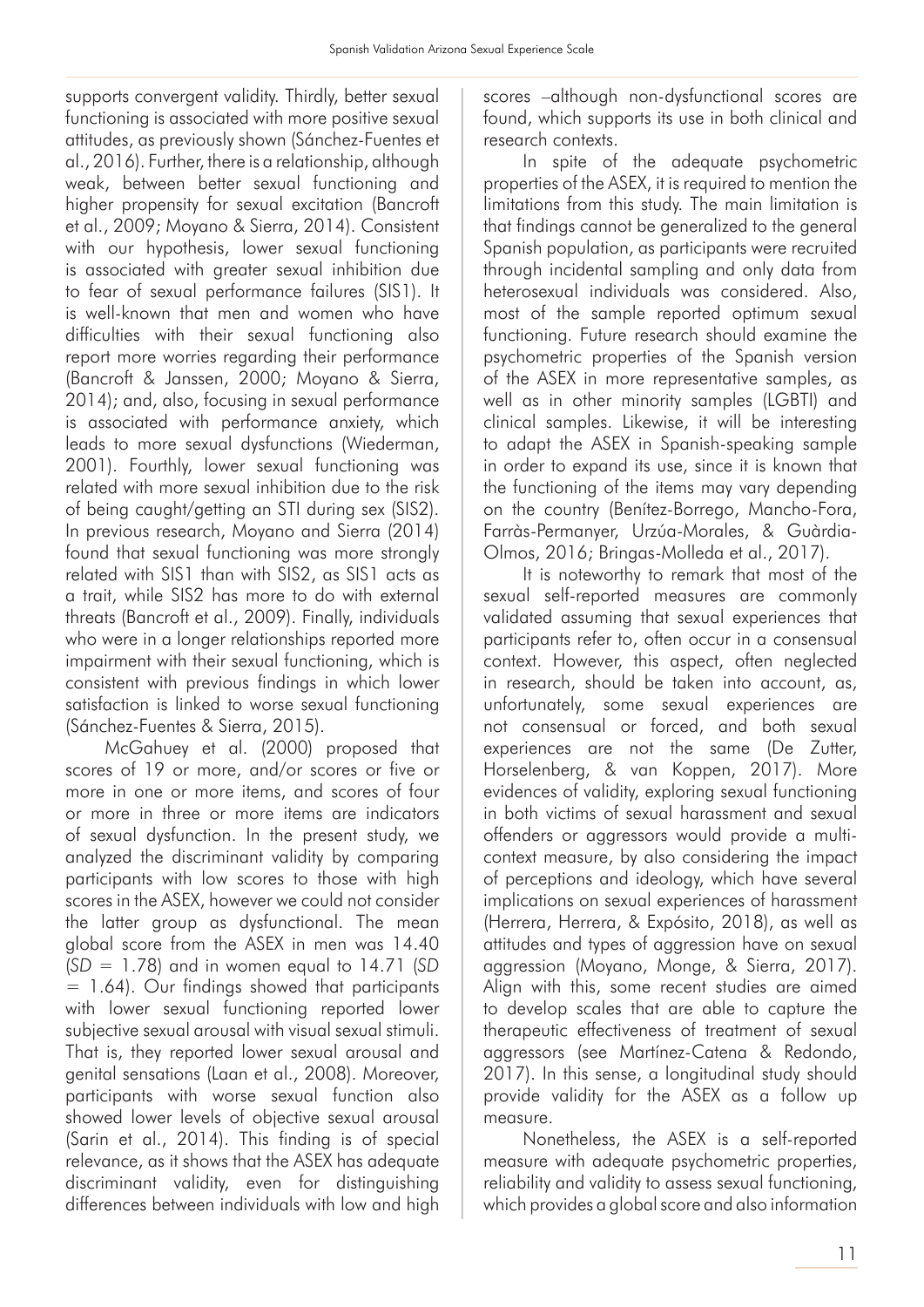from specific areas of sexual response in Spanish men and women. For this reason, the ASEX can be useful for both clinical and research contexts, such as primary assistance, in which sexual functioning is still a frequently neglected issue.

## $\bullet$  Funding

This research has been funded through the Research Projects PSI2010-15719 (Ministry of Science and Innovation) and PSI2014-25035-R (Ministry of Economy and Competitiveness).

## • Conflict of interest

The authors declare no conflict of interest.

## **REFERENCES**

- American Psychiatric Association. (2013). *Diagnostic*  and statistical manual of mental disorders (5<sup>th</sup> ed.). Washington, DC: American Psychiatric Association.
- Arcos-Romero, A. I., & Sierra, J. C. (2018). Revisión sistemática sobre la experiencia subjetiva del orgasmo. *Revista Internacional de Andrología, 16*(2), 75-81. https://doi.org/10.1016/j. androl.2017.09.003
- Bancroft, J., Graham, C. A., Janssen, E., & Sanders, S. A. (2009). The Dual Control Model: Current status and future directions. *Journal of Sex Research, 46,* 121-142. doi: http://dx.doi. org/10.1080/00224490902747222
- Bancroft, J., & Janssen, E. (2000). The dual control model of male sexual response: A theoretical approach to centrally mediated erectile dysfunction. *Neuroscience and Biobehavioral Reviews, 24,* 571-579. doi: http://dx.doi. org/10.1016/S0149-7634(00)00024-5
- Benítez-Borrego, S., Mancho-Fora, N., Farràs-Permanyer, L., Urzúa-Morales, A., & Guàrdia-Olmos, J. (2016). Differential item functioning of WHOQOL-BREF in nine Iberoamerican countries. *Revista Iberoamericana de Psicología y Salud, 7,* 51-59. doi: http://dx.doi.org/10.1016/j. rips.2016.04.001
- Briki, M., Haffen, E., Monnin, J., Tio, G., Nicolier, M., Sechter, D., ...Vandel, P. (2014). Sexual dysfunction and depression: Validity of a French version of the ASEX scale. Encephale, 40, 114-122. doi: http://dx.doi.org/10.1016/j. encep.2012.10.008
- Bringas-Molleda, C., Estrada-Pineda, C., Suárez-Álvarez, J., Torres, A., Rodríguez-Díaz, F. J., …Rodríguez-Franco, L. (2017). Sexist and transcendent attitude during courtship between Latin American university students. *Revista Iberoamericana de Psicología y Salud, 8*, 44-55. doi: http://dx.doi.org/10.23923/j. rips.2017.08.005
- Browne, M. W., & Cudeck, R. (1993). Alternative ways of assessing model fit. In K. A. Bollen, & J. S. Long (Eds.), *Testing structural equation models*  (pp. 136-162). Bervely Hills, CA: Sage.
- Calvillo, C., Sánchez-Fuentes, M. M., & Sierra, J. C. (2018). Revisión sistemática sobre la satisfacción sexual en parejas del mismo sexo. *Revista Iberoamericana de Psicología y Salud, 9*, 115-136. doi: https://doi.org/10.23923/j. rips.2018.02.018
- De Zutter, A. W., Horselenberg, R., & Van Koppen, P. J. (2017). Filing false vice reports: Distinguishing true from false allegations of rape. *European Journal of Psychology Applied to Legal Context, 9,* 1-14. https://doi.org/10.1016/j. ejpal.2016.02.002
- Granados, M. R., Salinas, J. M., & Sierra, J. C. (2017). Spanish version of the Sexual Excitation/ Sexual Inhibition Inventory for Women: Factorial structure, reliability and validity evidences. *International Journal of Clinical and Health Psychology, 17,* 46-55. doi: http://dx.doi. org/10.1016/j.ijchp.2016.09.003
- Janssen, E., Vissenberg, M., Visser, S., & Everaerd, W. (1997). An in vivo comparison of two circumferential penile strain gauges: Introducing a new calibration method. *Psychophysiology, 34,* 717–720. doi: http://dx.doi. org/10.1111/j.1469-8986.1997.tb02147.x
- Herrera, M. C., Herrera, A., & Expósito, F. (2018). To confront versus not to confront: Women's perception of sexual harassment. *European Journal of Psychology Applied to Legal Context, 10*, 1-7. doi: https://doi.org/10.1016/j. ejpal.2017.04.002
- Jitkritsadakul, O., Jagota, P., & Bhidayasiri, R. (2014). The Arizona Sexual Experiences Scale: A Validity and Reliability Assessment of the Thai Translation (ASEX-Thai) in Parkinson's Disease. *Journal of Parkinson´s Disease, 4,* 205-210. doi: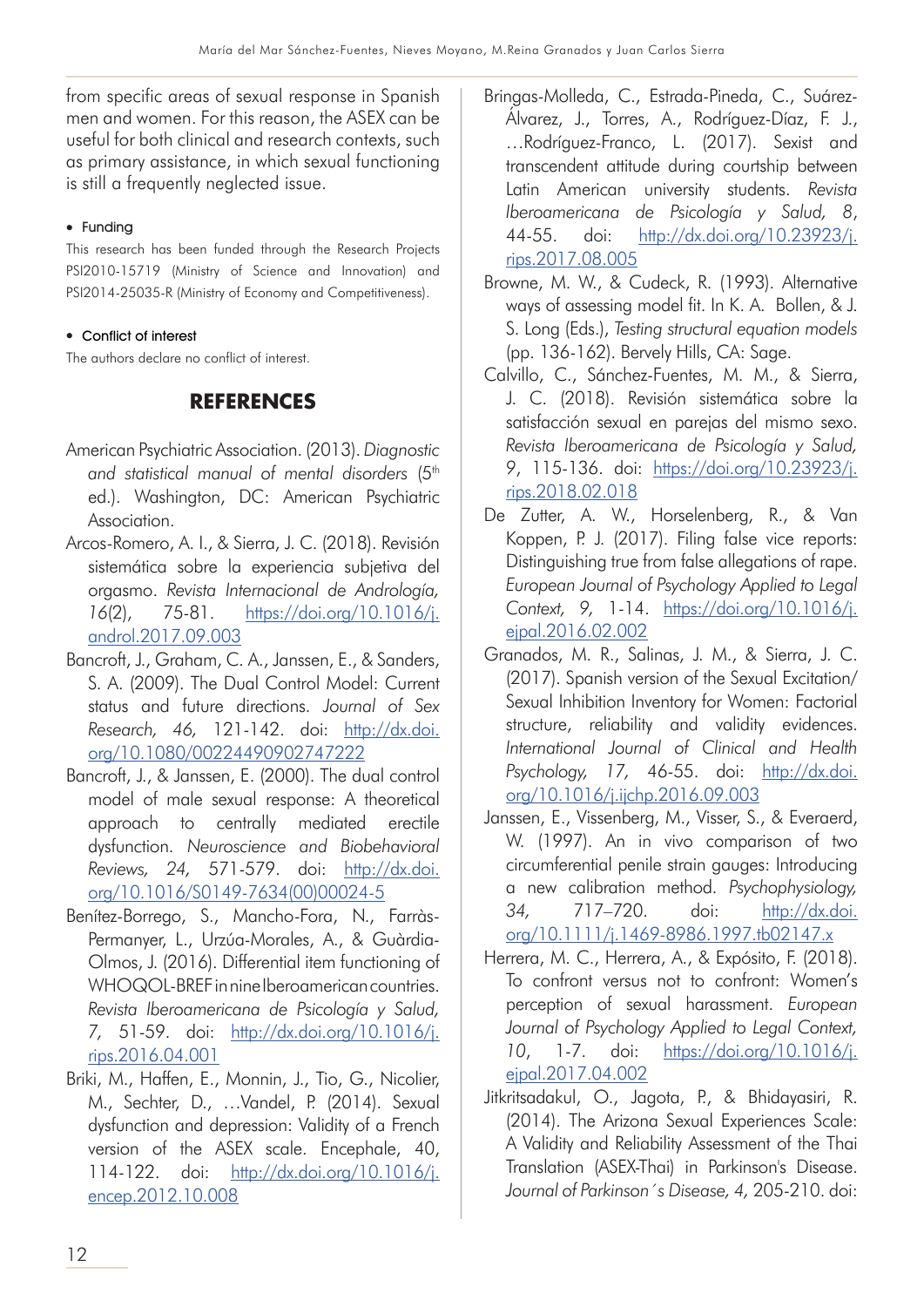## http://dx.doi.org/10.3233/JPD-130271

- Kline, R. B. (2011). *Principles and practice of structural equation modelling*. New York, NY: Guilford Press.
- Laan, E., Everaerd, W., & Evers, A. (1995). Assessment of female sexual arousal: Response specificity and construct validity. *Psychophysiology, 32,* 476-485. doi: http:// dx.doi.org/10.1111/j.1469-8986.1995. tb02099.x
- Laan, E., van Driel, E. M., & van Lunsen, R. H. W. (2008). Genital responsiveness in healthy women with and without sexual arousal disorder. *Journal of Sexual Medicine, 5,* 1424–1435. doi: http://dx.doi.org/10.1111/j.1743- 6109.2008.00827.x
- Laumann, E. O., Paik, A., & Rosen, R. C. (1999). Sexual dysfunction in the United States: Prevalence and predictors. *Jama, 281,* 537-544. doi: http://dx.doi.org/10.1001/ jama.281.6.537
- Martínez-Catena, A., & Redondo, S. (2017). Psychological treatment and therapeutic change in incarcerated rapists. *European Journal of Psychology Applied to Legal Context, 9*, 41-49. doi: http://dx.doi.org/10.1016/j. ejpal.2016.11.001
- McGahuey, C. A., Gelenberg, A. J., Laukes, C. A., Moreno, F. A., Delgado, P. L., McKnight, K. M., …Manber, R. (2000). The Arizona Sexual Experience Scale (ASEX): Reliability and Validity. *Journal of Sex & Marital Therapy, 26,* 25-40. doi: http://dx.doi.org/10.1080/009262300278623
- McGahuey, C. A., Gelenberg, A. J., Laukes, C. A., Moreno, F. A., Delgado, P. L., McKnight, K. M., …Manber, R. (2008). *ASEX-Spain/Spanish-Version of 01 Jul 08*. Unpublished manuscript, Department of Psychiatry, University of Arizona, Tucson, USA.
- Moyano, N., Dib-Fayad, N., & Vélez-Schemankewitz, M. (2017). Adaptation and validation of the sexual self-consciousness scale in Ecuadorian women. *Sexual and Relationship Therapy, 32,* 155-172. https://doi.org/10.1080/14681994. 2017.1295137
- Moyano, N., Monge, F. S., & Sierra, J. C. (2017). Predictors of sexual aggression in adolescents: Gender dominance vs. rape supportive attitudes.

*European Journal of Psychology Applied to Legal Context, 9*, 25-31. https://doi.org/10.1016/j. ejpal.2016.06.001

- Moyano, N., & Sierra, J. C. (2014). Validación de las Escalas de Inhibición Sexual/Excitación Sexual-Forma Breve (SIS/SES-SF). *Terapia Psicológica, 32*, 87-100. doi: http://dx.doi.org/10.4067/ S0718-48082014000200002
- Nakhli, J., El Kissi, Y., Bouhlel, S., Amamou, B., Nabli, T. A., Nasr, S. B., …Ali, B. B. (2014). Reliability and validity of the Arizona Sexual Experiences Scale-Arabic version in Tunisian patients with schizophrenia. *Comprehensive Psychiatry, 55,*  1473-1477. doi: http://dx.doi.org/10.1016/j. comppsych.2014.04.006
- Palacios, S., Castaño, R., & Grazziotin, A. (2009). Epidemiology of female sexual dysfunction. *Maturitas, 63,* 119-123. doi: https://doi. org/10.1016/j.maturitas.2009.04.002
- Paterson, L. Q. P., Jin, E. S., Amsel, R., & Binik, Y. M. (2014). Gender similarities and differences in sexual arousal, desire and orgasmic pleasure in the laboratory. *Journal of Sex Research, 51*(7), 801- 813. doi: 10.1080/00224499.2013.867922
- Sánchez-Fuentes, M. M., Salinas, J. M., & Sierra, J. C. (2016). Use of an ecological model to study sexual satisfaction in a heterosexual Spanish sample. *Archives of Sexual Behavior, 45*, 1973- 1988. doi: http://dx.doi.org/10.1007/s10508- 016-0703-9
- Sánchez-Fuentes, M. M., & Sierra, J. C. (2015). Sexual satisfaction in a heterosexual and homosexual Spanish sample: The role of sociodemographic characteristics, health indicators, and relational factors. *Sexual and Relationship Therapy, 30,* 226-242. doi: http://dx.doi.org/1 0.1080/14681994.2014.978275
- Sarin, S., Amsel, R., & Binik, Y. M. (2014). How hot is he? A physiological and psychosocial examination of the arousal patterns of sexually functional and dysfunctional men. *The Journal of Sexual Medicine, 11*, 1725–1740. doi: http:// dx.doi.org/10.1111/jsm.12562
- Sierra, J. C., Arcos-Romero, A. I., Granados, M. R., Sánchez-Fuentes, M. M., Calvillo, C., & Moyano, N. (2017). Escalas de Valoración de Excitación Sexual y Valoración de Sensaciones Genitales: propiedades psicométricas en muestras